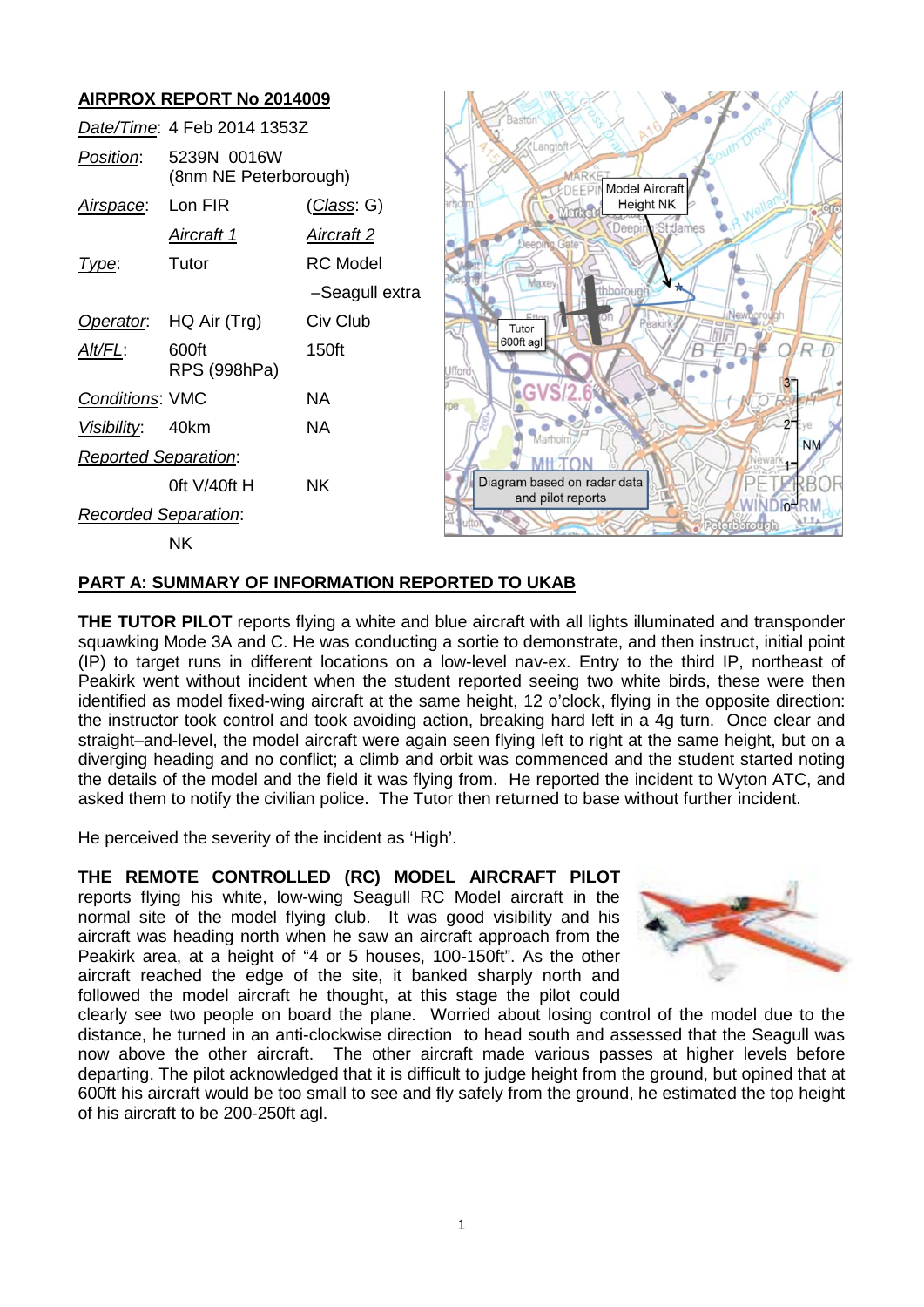## **Factual Background**

The weather at Wittering was recorded as:

METAR EGXT 041350Z AUTO 18014KT 9999 SCT029 07/03 Q0997

CAP 658 Model Aircraft: A Guide to safe flying, states the articles from the ANO which pertain to model aircraft flying. In particular:

#### **Article 138 – Endangering safety of any person or property**

'A person must not recklessly or negligently cause or permit an aircraft to endanger any person or property.'

#### **Article 166 – Small unmanned aircraft**

'(1) A person must not cause or permit any article or animal (whether or not attached to a parachute) to be dropped from a small unmanned aircraft so as to endanger persons or property.

(2) The person in charge of a small unmanned aircraft may only fly the aircraft if reasonably satisfied that the flight can safely be made.

(3) The person in charge of a small unmanned aircraft must maintain direct, unaided visual contact with the aircraft sufficient to monitor its flight path in relation to other aircraft, persons, vehicles, vessels and structures for the purpose of avoiding collisions.

(4) The person in charge of a small unmanned aircraft which has a mass of more than 7 kg excluding its fuel but including any articles or equipment installed in or attached to the aircraft at the commencement of its flight, must not fly the aircraft:

(a) in Class A, C, D or E airspace unless the permission of the appropriate air traffic control unit has been obtained;

(b)within an aerodrome traffic zone during the notified hours of watch of the air traffic control unit (if any) at that aerodrome unless the permission of any such air traffic control unit has been obtained; or

(c) at a height of more than 400 feet above the surface unless it is flying in airspace described in subparagraph (a) or (b) and in accordance with the requirements for that airspace.

[UKAB Note: The Seagull RC model weighs less than 7kg and is therefore not bound by paragraph (4) above and the 400ft rule]

#### **Analysis and Investigation**

#### **UKAB Secretariat**

Unfortunately, only the Tutor's flight profile and Mode C readout can be seen on the radar recordings. Throughout the run the Mode C maintains F011, which, with the RPS at 998hPa, puts the Tutor at approximately 600ft agl (ground elevation 26ft). The Mode C then climbs to F017, which corroborates his reported climb and his subsequent orbit of the flying club field.

#### **Comments**

## **HQ Air Command**

The differing perceptions of aircraft height from the Tutor pilot and model aircraft operator are fundamental to this incident; the model aircraft operator believed that his aircraft was flying considerably lower than seemed to be the case, backed up by the evidence of the Tutor's height from radar replays. Therefore, the only means of collision avoidance available to the Tutor pilot and model aircraft operator in this case would have been effective lookout. Irrespective of the height band, if a possible confliction is identified then early positive action to resolve the situation should be taken. This should necessarily include positive lateral separation if the means to ensure vertical deconfliction do not exist.